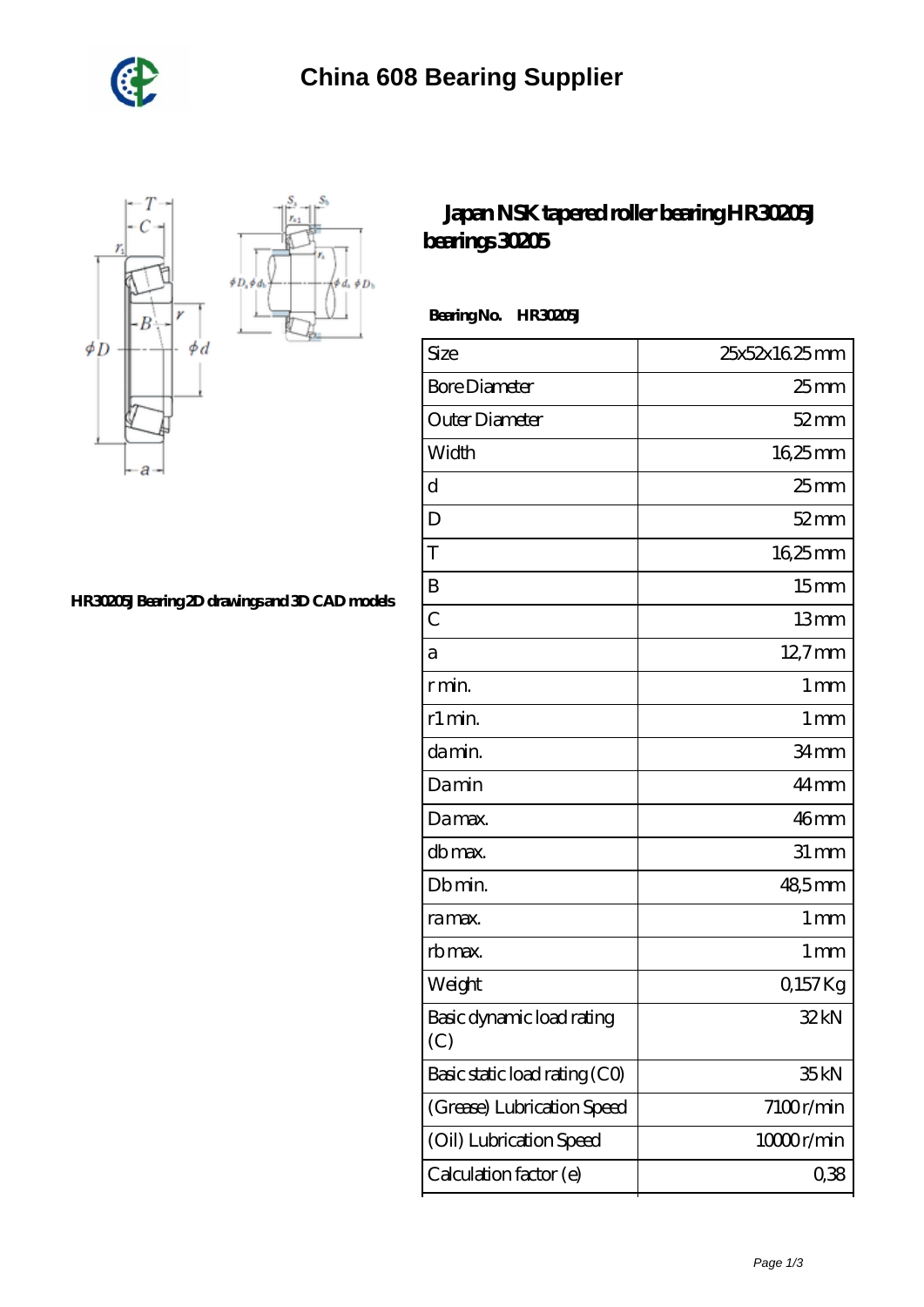

## **[China 608 Bearing Supplier](https://shantirecords.com)**

| Calculation factor (YO) | 0,88            |
|-------------------------|-----------------|
| Category                | <b>Bearings</b> |
| Inventory               | 0 <sub>0</sub>  |
| Manufacturer Name       | <b>NSK</b>      |
| Minimum Buy Quantity    | N/A             |
| Weight / Kilogram       | ( )             |
| Product Group           | <b>BO4334</b>   |
| LangID                  | 1               |
| outer r                 | $\mathbf{1}$    |
| D                       | 52              |
| TC-BET22                | Ο               |
| TC-BET21                | 4               |
| TC-BET23                | 0               |
| inner r                 | $\mathbf{1}$    |
| mass                    | Q157            |
| GRS rpm                 | 7100            |
| $D_{-}b$                | 485             |
| Cr                      | 3300            |
| TC-RA                   | 97.148          |
| DE                      | 44.385          |
| T-ALP23                 | $\infty$        |
| db                      | 31              |
| T-ALP22                 | $\overline{4}$  |
| Prod_Type3              | TRBSR_MD_A      |
| da                      | 34              |
| <b>T-ALP21</b>          | 28              |
| Iso                     | <b>3CC</b>      |
| ALPHA_                  | 14036           |
| SDM_                    | 38.237          |
| <b>SBRG</b>             | 2               |
| $D_2a2$                 | 44              |
| hidYobi                 | HR30205J        |
|                         |                 |